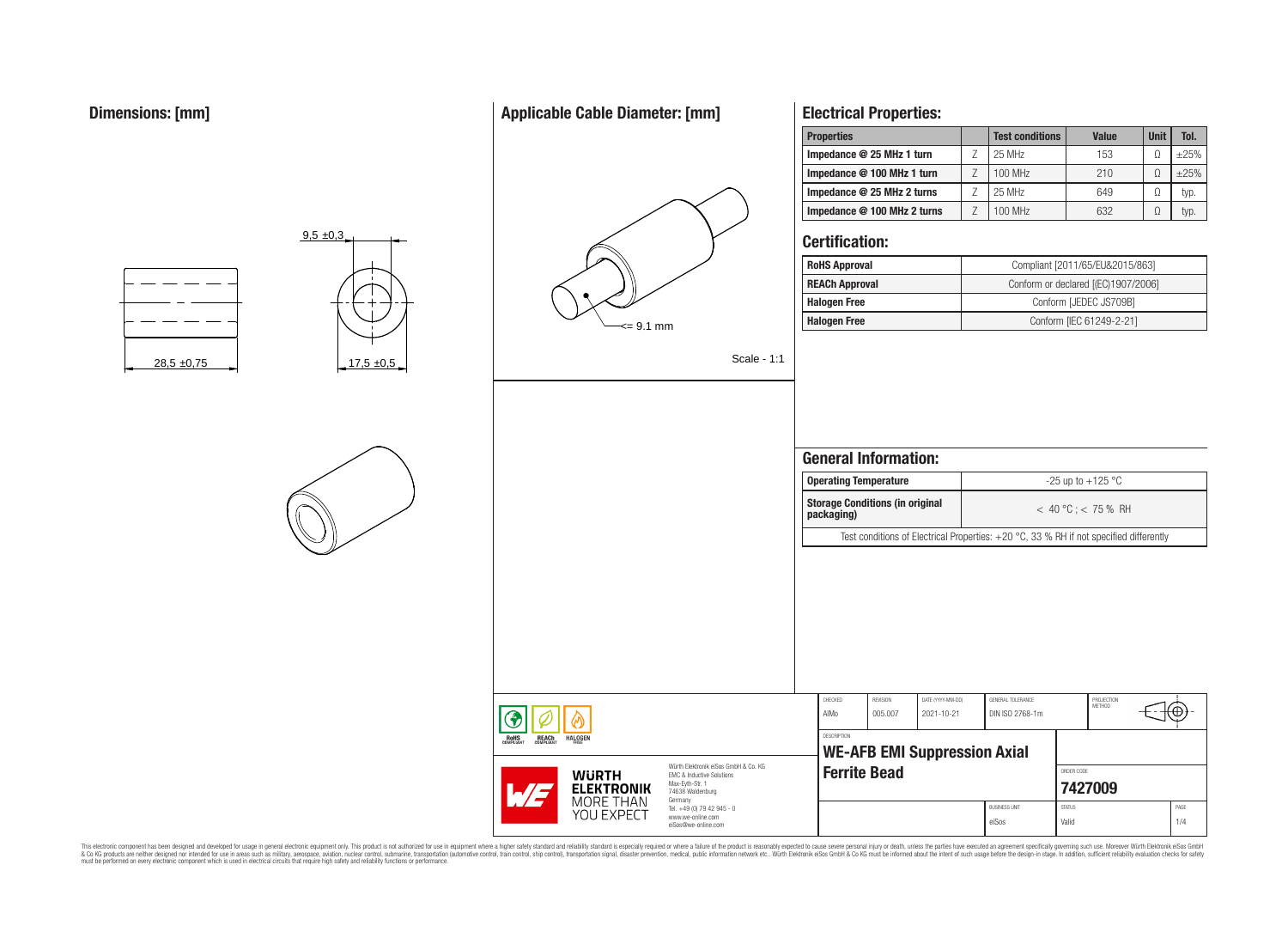# **General Properties:**

| <b>Properties</b>           |              | <b>Value</b> | <b>Unit</b>    | Tol. |
|-----------------------------|--------------|--------------|----------------|------|
| <b>Cable Diameter Max.</b>  |              | 9.1          | mm             |      |
| <b>Material</b>             |              | 3 W 800      |                |      |
| <b>Initial Permeability</b> | μ,           | 800          |                | typ. |
| <b>Curie Temperature</b>    | $\cap$<br>ι. | 140          | $\circ$ $\cap$ | typ. |
| <b>Test Cable</b>           |              | AWG26        |                |      |
| <b>Test Cable Length</b>    |              | 165          | mm             |      |

**Typical Impedance Characteristics:**



This electronic component has been designed and developed for usage in general electronic equipment only. This product is not authorized for subserved requipment where a higher selection equipment where a higher selection

◈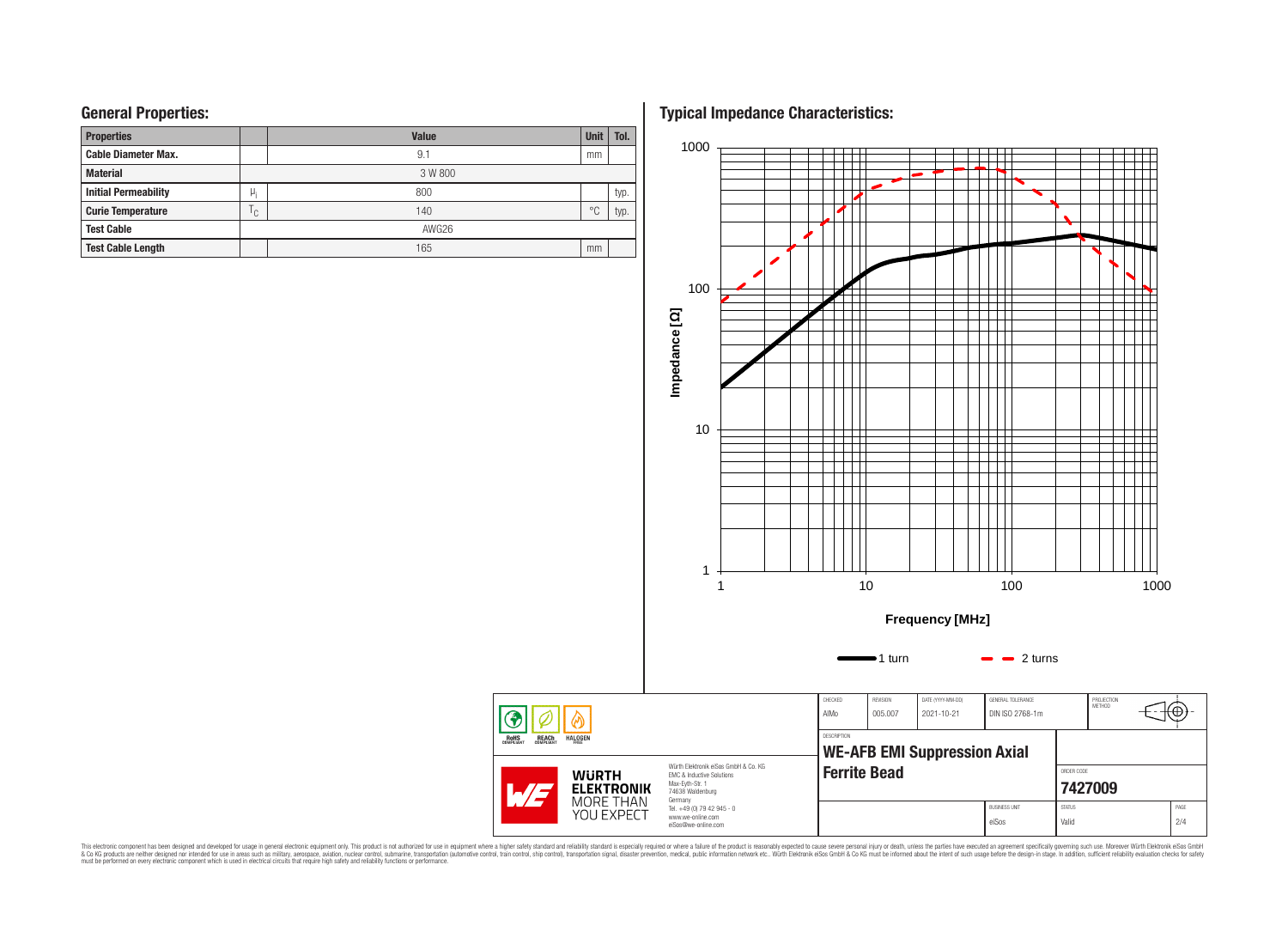# **Cautions and Warnings:**

# **The following conditions apply to all goods within the product series of WE-AFB of Würth Elektronik eiSos GmbH & Co. KG:**

#### **General:**

- This electronic component is designed and manufactured for use in general electronic equipment.
- Würth Elektronik must be asked for written approval (following the PPAP procedure) before incorporating the components into any equipment in fields such as military, aerospace, aviation, nuclear control, submarine, transportation (automotive control, train control, ship control), transportation signal, disaster prevention, medical, public information network, etc. where higher safety and reliability are especially required and/or if there is the possibility of direct damage or human injury.
- Electronic components that will be used in safety-critical or high-reliability applications, should be pre-evaluated by the customer.
- The component is designed and manufactured to be used within the datasheet specified values. If the usage and operation conditions specified in the datasheet are not met, the wire insulation may be damaged or dissolved.
- Do not drop or impact the components, the component may be damaged
- Würth Elektronik products are qualified according to international standards, which are listed in each product reliability report. Würth Elektronik does not warrant any customer qualified product characteristics beyond Würth Elektroniks' specifications, for its validity and sustainability over time.
- The responsibility for the applicability of the customer specific products and use in a particular customer design is always within the authority of the customer. All technical specifications for standard products also apply to customer specific products.

## **Product specific:**

- Cleaning and Washing:
- Washing agents used during the production to clean the customer application might damage or change the characteristics of the component. Washing agents may have a negative effect on the long-term functionality of the product.

## **Potting:**

• If the product is potted in the customer application, the potting material might shrink or expand during and after hardening. Shrinking could lead to an incomplete seal, allowing contaminants into the core. Expansion could damage the components.. We recommend a manual inspection after potting to avoid these effects.

## **Storage Conditions:**

• A storage of Würth Elektronik products for longer than 12 months is not recommended. The material characteristics of the electronic components form a limiting factor for the storage stability. Therefore, all products shall be used within the period of 12 months based on the day of shipment.

- Do not expose the components to direct sunlight.
- The storage conditions in the original packaging are defined according to DIN EN 61760-2.
- The storage conditions stated in the original packaging apply to the storage time and not to the transportation time of the components.

### **Packaging:**

• The packaging specifications apply only to purchase orders comprising whole packaging units. If the ordered quantity exceeds or is lower than the specified packaging unit, packaging in accordance with the packaging specifications cannot be ensured.

### **Handling**

- Violation of the technical product specifications such as exceeding the maximum outer diameter of the cable will void the warranty.
- The usage in an acid as well as salty environment can be the reason for oxide (rust) on the surface of the ferrite body, damage or changes of the material characteristics. The acid or salty environment may have a negative effect on the long-term function of the product.
- If a component is pre-assembled with an adhesive tape, the adhesive duration and operating temperature cannot be guaranteed. This depends on the surface where the component will be mounted on. It also depends on the environmental conditions the component is exposed to. The customer has to evaluate this for his specific application.
- The temperature rise of the component must be taken into consideration. The operating temperature is comprised of ambient temperature and temperature rise of the component.The operating temperature of the component shall not exceed the maximum temperature specified.

These cautions and warnings comply with the state of the scientific and technical knowledge and are believed to be accurate and reliable. However, no responsibility is assumed for inaccuracies or incompleteness.

| <b>REACH</b><br>COMPLIANT<br><b>HALOGEN</b><br>ROHS<br>COMPLIANT |                                                                                                                                                                                       | CHECKED<br>AIMo                                    | <b>REVISION</b><br>005.007                                                        | DATE (YYYY-MM-DD)<br>2021-10-21 | GENERAL TOLERANCE<br>DIN ISO 2768-1m |  | PROJECTION<br>METHOD          | +⊕,                    |  |             |
|------------------------------------------------------------------|---------------------------------------------------------------------------------------------------------------------------------------------------------------------------------------|----------------------------------------------------|-----------------------------------------------------------------------------------|---------------------------------|--------------------------------------|--|-------------------------------|------------------------|--|-------------|
|                                                                  |                                                                                                                                                                                       | DESCRIPTION<br><b>WE-AFB EMI Suppression Axial</b> |                                                                                   |                                 |                                      |  |                               |                        |  |             |
|                                                                  | Würth Elektronik eiSos GmbH & Co. KG<br><b>WURTH</b><br><b>EMC &amp; Inductive Solutions</b><br>Max-Eyth-Str. 1<br><b>ELEKTRONIK</b><br>$\mathcal{A}/\mathcal{A}$<br>74638 Waldenburg |                                                    | <b>Ferrite Bead</b>                                                               |                                 |                                      |  | ORDER CODE                    | 7427009                |  |             |
|                                                                  |                                                                                                                                                                                       | MORE THAN<br>YOU EXPECT                            | Germany<br>Tel. +49 (0) 79 42 945 - 0<br>www.we-online.com<br>eiSos@we-online.com |                                 |                                      |  | <b>BUSINESS UNIT</b><br>eiSos | <b>STATUS</b><br>Valid |  | PAGE<br>3/4 |

This electronic component has been designed and developed for usage in general electronic equipment only. This product is not authorized for use in equipment where a higher safety standard and reliability standard si espec & Ook product a label and the membed of the seasuch as marked and as which such a membed and the such assume that income in the seasuch and the simulation and the such assume that include to the such a membed and the such